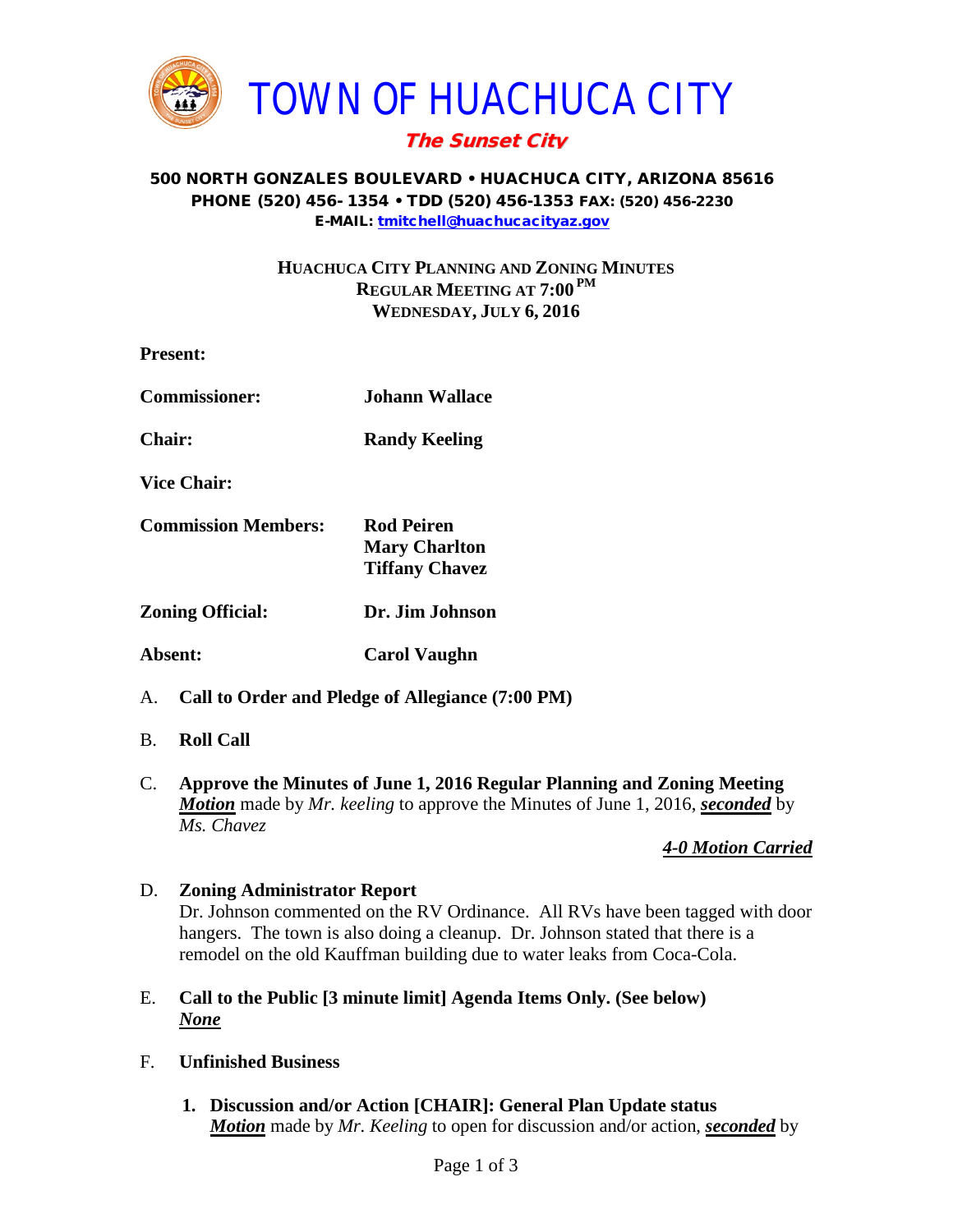*Mr. Pieren*

*Motion* made by *Mr. Keeling* to extend an invitation to the WLB group for the August meeting under New Business, *seconded* by *Ms. Chavez*

*4-0 Motion Carried*

- G. **New Business.**
	- 1. **Discussion and/or Action [CHAIR]: Review of Sign Code** *Motion* made by *Mr. Keeling* to open for discussion and/or action, *seconded* by

### H. **Current Events; Commissioner Comments or Announcements**

*Pursuant to A.R.S. 38-431.02 (K), the Commissioners will not propose, discuss, deliberate or take legal action at the meeting on any matter brought up under this item, unless the specific matter is already properly noticed on the agenda for legal action." Motion* made by *Mr. Keeling* to open for discussion, *seconded* by *Ms. Chavez* Mr. Keeling spoke about the  $4<sup>th</sup>$  of July celebration in the park. Huachuca City School is having an open house.

#### I. **Call to the Public [3 min. limit] Issues within the auspices of the Huachuca City P & Z Committee.** *None*

J. **Adjournment (8:00 PM)** *Motion* made by *Mr. Keeling* to adjourn, *seconded* by *Mr. Peiren*

*4-0 Motion Carried*

Approved by Randy Keeling on August 3, 2016

\_\_\_\_\_\_\_\_\_\_\_\_\_\_\_\_\_\_\_\_\_\_\_\_\_\_\_\_\_\_\_\_\_\_\_\_\_\_\_\_\_\_\_\_\_\_\_

Randy Keeling

Attest: Town Clerk Tammy J. Mitchell, MMC

Seal:

Certification

I hereby certify that the foregoing is a true and correct copy of the Minutes of the Meeting for the Town of Huachuca City held on July 6, 2016. I further certify that the meeting was duly called, and a quorum was present.